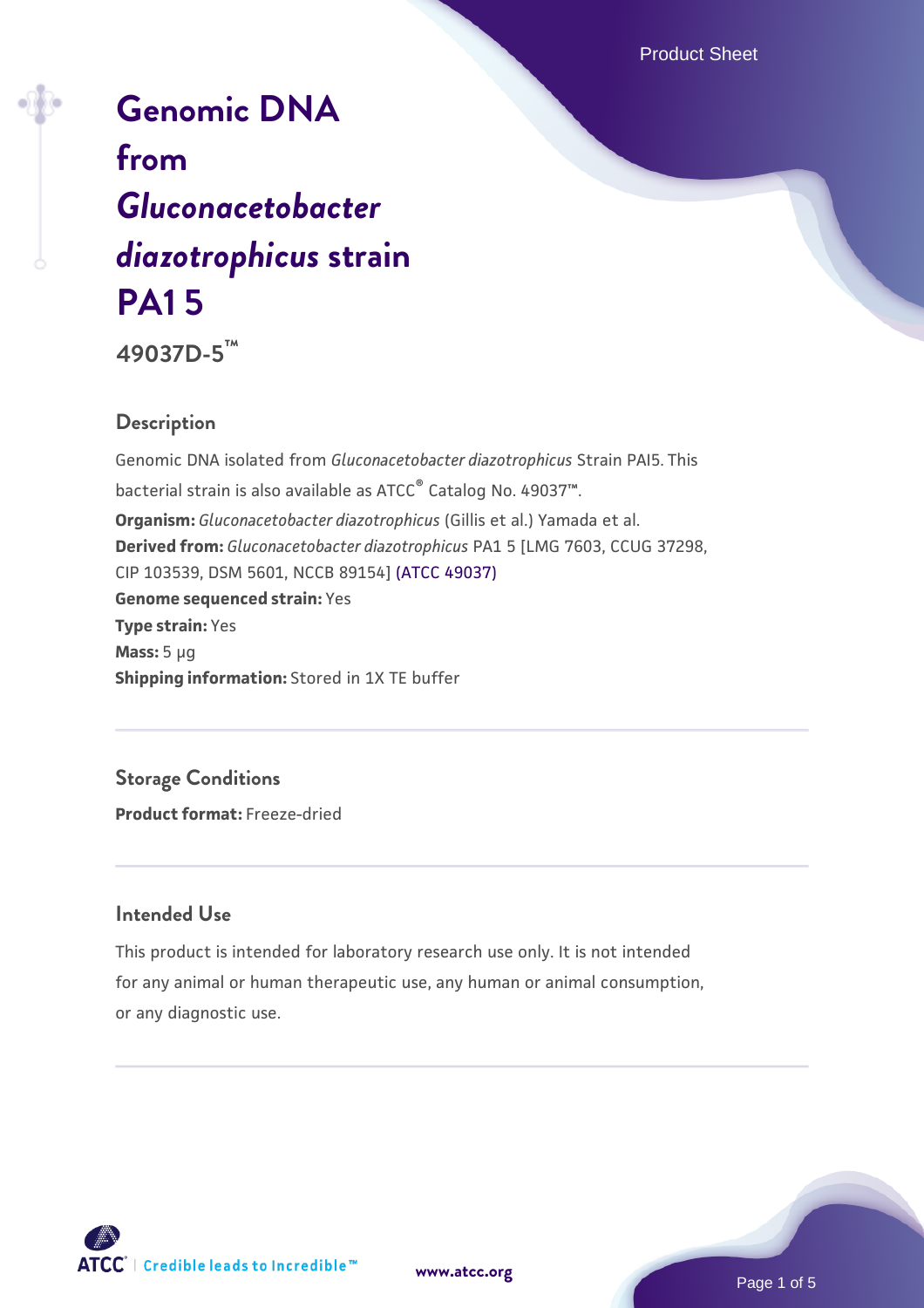**49037D-5**

## **Biosafety Level 1**

ATCC determines the biosafety level of a material based on our risk assessment as guided by the current edition of *Biosafety in Microbiological and Biomedical Laboratories (BMBL)*, U.S. Department of Health and Human Services. It is your responsibility to understand the hazards associated with the material per your organization's policies and procedures as well as any other applicable regulations as enforced by your local or national agencies.

#### **Certificate of Analysis**

For batch-specific test results, refer to the applicable certificate of analysis that can be found at www.atcc.org.

#### **Handling Procedures**

Centrifuge tube prior to opening to prevent loss of pelleted material

- 1. Rehydrate contents of vial with molecular grade H<sub>2</sub>O.
- 2. Place vial at 37°C for 1 hour or at 2°C to 8°C overnight.
- 3. For more complete rehydration and to fully recover DNA, incubate the sample overnight at 4°C while rocking; then incubate for 1 hour at 65°C. Resuspending the dried DNA in ≥250 µL may give better results.

### **Quality Control Specifications**

**Total amount:** Total DNA by PicoGreen® measurement was found to be approximately 5 µg.

**Integrity:** Integrity of DNA was determined by electrophoresis on a 1% agarose gel stained with SYBR Safe™, and was found to be of high molecular weight.

**Functional tests:** Functional activity was confirmed by PCR amplification of

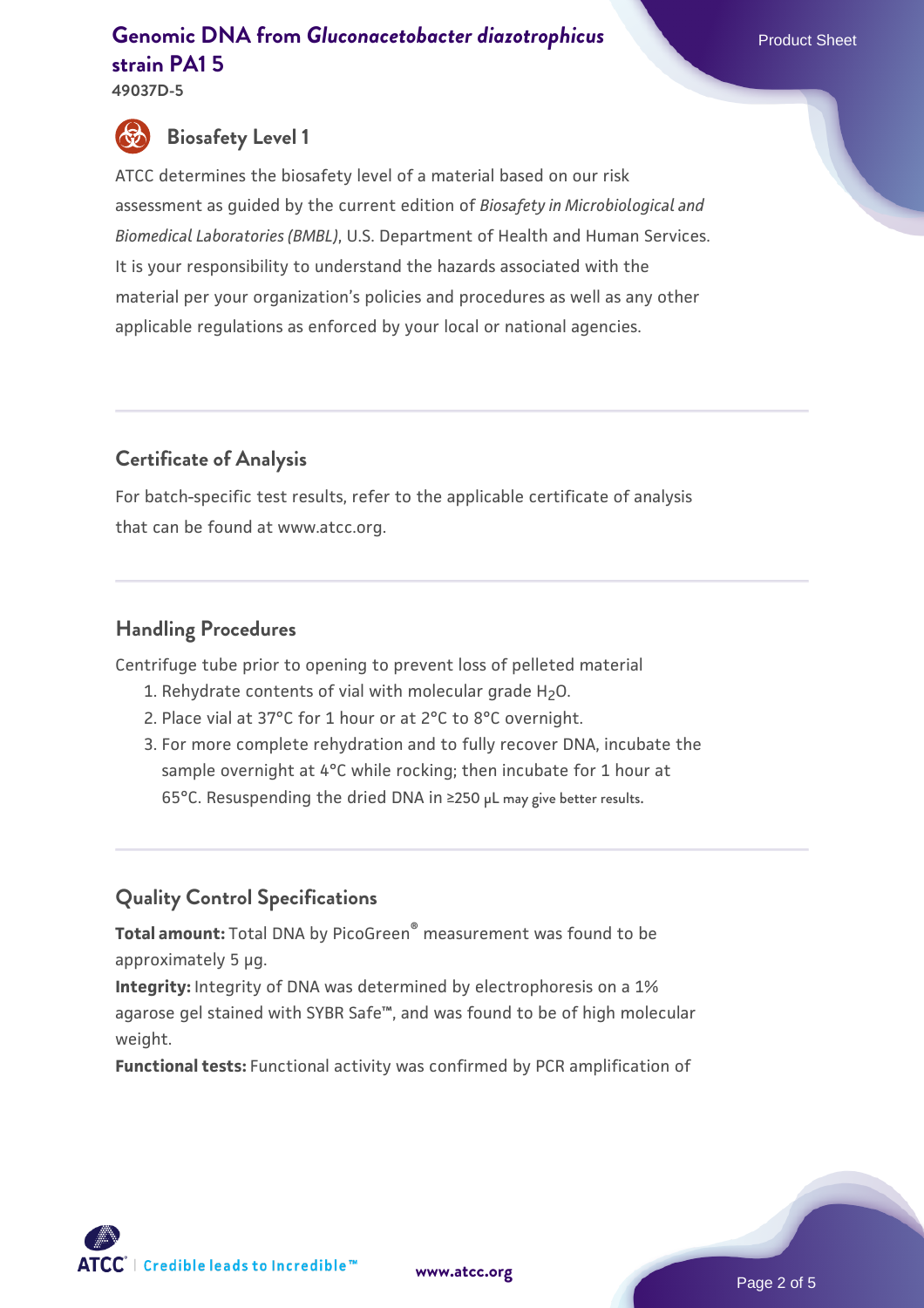**49037D-5**

the 16S ribosomal RNA gene. **Identity:** Identity confirmed by sequencing of 16S ribosomal RNA gene (first ~500 base pairs).

#### **Notes**

Genomic DNA isolated from bacteria is appropriate for PCR\* and other molecular biology applications.

\*The polymerase chain reaction (PCR) process is covered by patents owned by Hoffmann-LaRoche Inc. Use of the PCR process requires a license.

#### **Material Citation**

If use of this material results in a scientific publication, please cite the material in the following manner: Genomic DNA from *Gluconacetobacter diazotrophicus* strain PA1 5 (ATCC 49037D-5)

#### **References**

References and other information relating to this material are available at www.atcc.org.

#### **Warranty**

The product is provided 'AS IS' and the viability of ATCC® products is warranted for 30 days from the date of shipment, provided that the customer has stored and handled the product according to the information included on the product information sheet, website, and Certificate of Analysis. For living cultures, ATCC lists the media formulation and reagents that have been found to be effective for the product. While other



**[www.atcc.org](http://www.atcc.org)**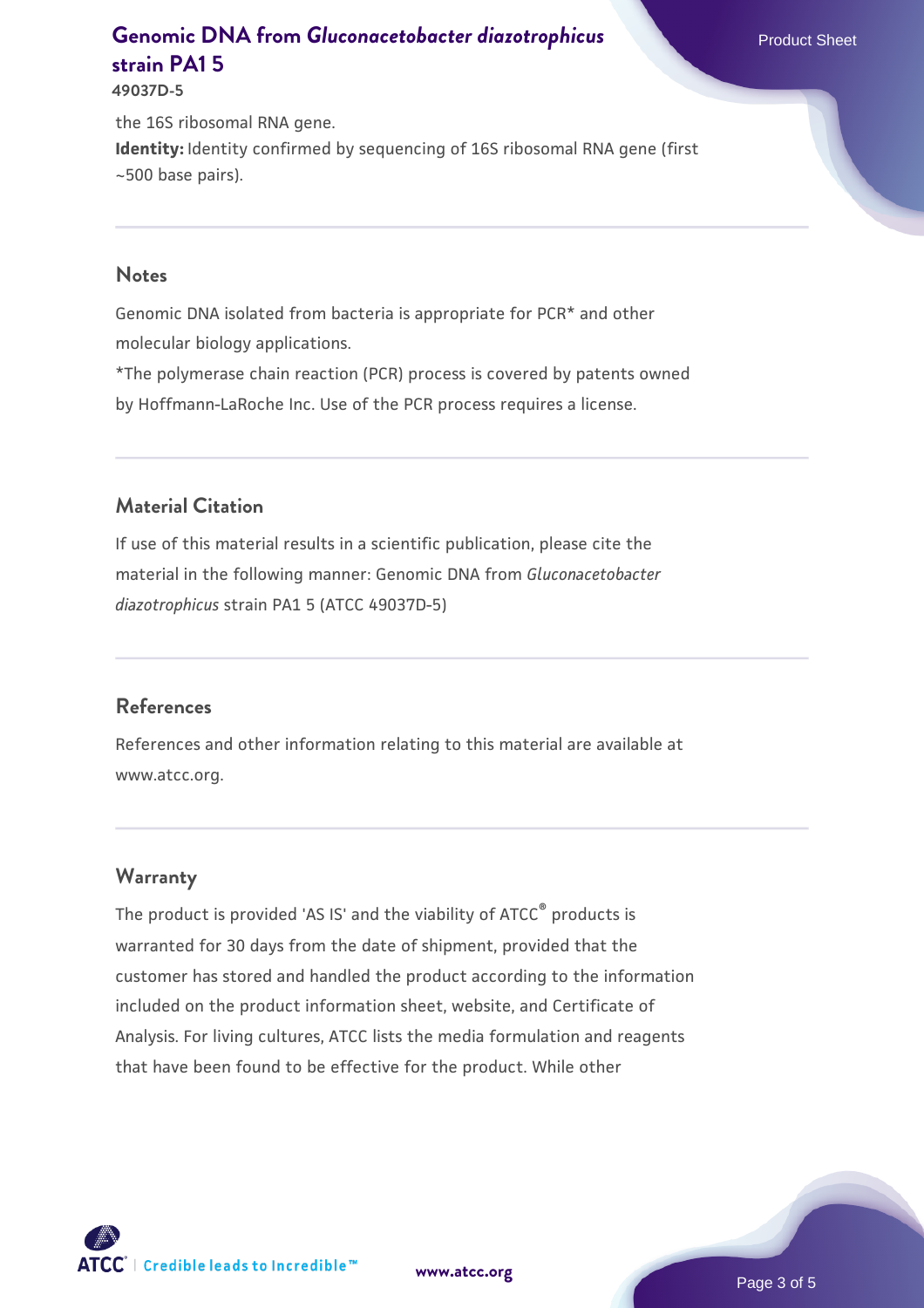#### **49037D-5**

unspecified media and reagents may also produce satisfactory results, a change in the ATCC and/or depositor-recommended protocols may affect the recovery, growth, and/or function of the product. If an alternative medium formulation or reagent is used, the ATCC warranty for viability is no longer valid. Except as expressly set forth herein, no other warranties of any kind are provided, express or implied, including, but not limited to, any implied warranties of merchantability, fitness for a particular purpose, manufacture according to cGMP standards, typicality, safety, accuracy, and/or noninfringement.

#### **Disclaimers**

This product is intended for laboratory research use only. It is not intended for any animal or human therapeutic use, any human or animal consumption, or any diagnostic use. Any proposed commercial use is prohibited without a license from ATCC.

While ATCC uses reasonable efforts to include accurate and up-to-date information on this product sheet, ATCC makes no warranties or representations as to its accuracy. Citations from scientific literature and patents are provided for informational purposes only. ATCC does not warrant that such information has been confirmed to be accurate or complete and the customer bears the sole responsibility of confirming the accuracy and completeness of any such information.

This product is sent on the condition that the customer is responsible for and assumes all risk and responsibility in connection with the receipt, handling, storage, disposal, and use of the ATCC product including without limitation taking all appropriate safety and handling precautions to minimize health or environmental risk. As a condition of receiving the material, the customer agrees that any activity undertaken with the ATCC product and any progeny or modifications will be conducted in compliance with all applicable laws, regulations, and guidelines. This product is provided 'AS IS' with no representations or warranties whatsoever except as expressly set forth herein and in no event shall ATCC, its parents, subsidiaries, directors, officers,